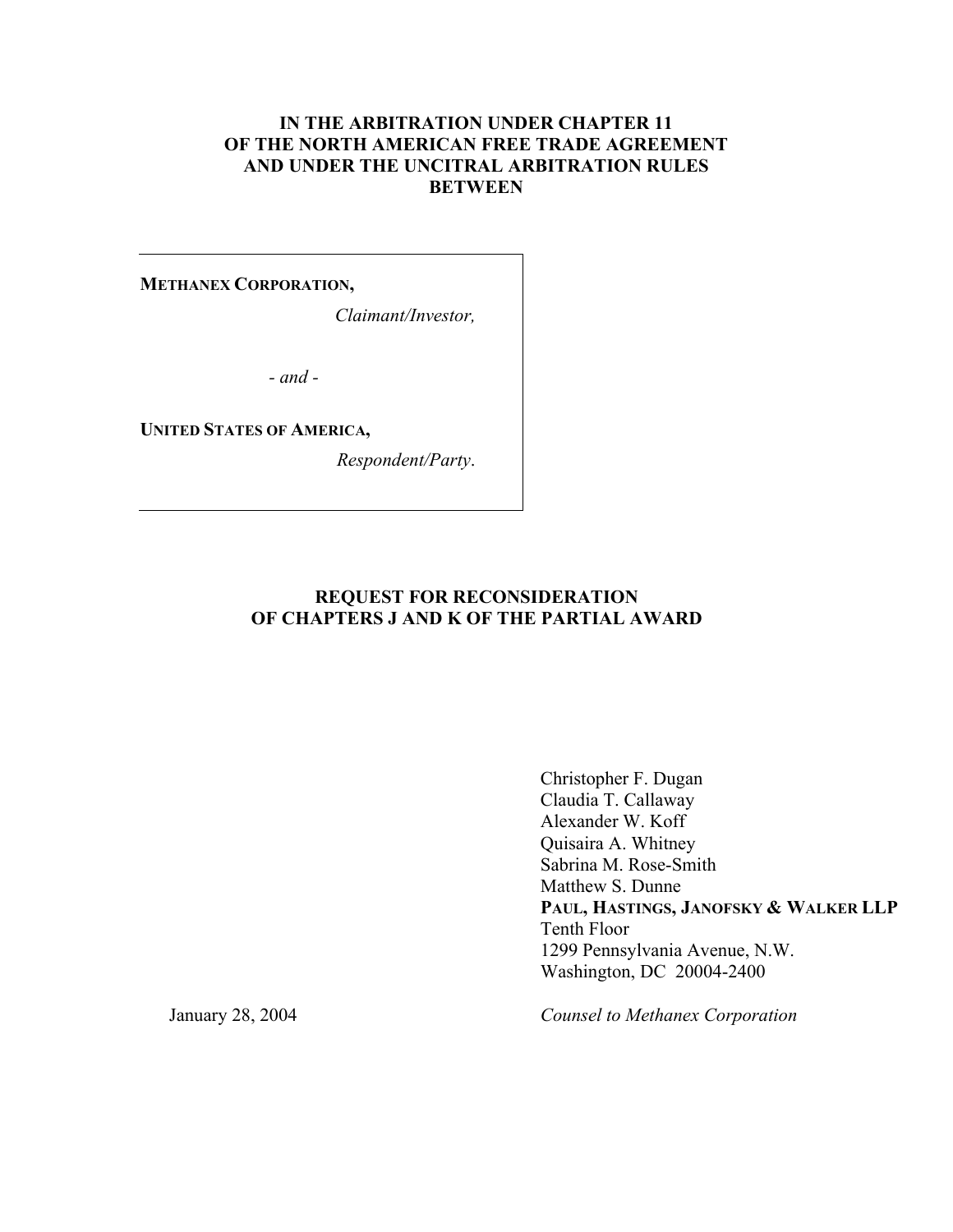#### **I. INTRODUCTION**

1. It is well-settled under international law – which governs the resolution of this dispute – that a violation of "national treatment" does not require a finding of intent. In other words, a government measure may deny national treatment in violation of treaty obligations even if the adopting party did not *intend* to discriminate against the foreign enterprise or investor. The United States itself, in past proceedings under Chapter 12 of NAFTA, has endorsed this position. (*See infra.*)

2. In its Partial Award on Jurisdiction (the "Partial Award") in this proceeding, this Tribunal, as formerly constituted, turned that precedent on its head. It determined that Article 1101(1) of the NAFTA, which states simply that Chapter 11 applies to measures "relating to" investors or investments, actually erects an "intent" requirement that Methanex, which alleges a denial of national treatment in violation of Article 1102, must satisfy. Moreover, that intent, in the words of the Tribunal, must be a "specific intent to harm suppliers of goods and services to . . . MTBE producers." Partial Award at ¶ 154. Although Methanex is confident that it can show this specific intent, the Tribunal, in arriving at this conclusion, did not apply accepted principles of international law, treaty interpretation, and its own determination to consider the entire "context" of Chapter 11 and of NAFTA in construing Article 1101. In effect, the Partial Award creates a dramatic, new substantive requirement of proof for a national treatment claim – a requirement without any support in the text or structure of NAFTA and without precedent in international law.

3. Moreover, the Tribunal's articulated purpose behind this step – to create a "gatekeeper" that can deter unwarranted claims – is already effectively addressed through the "in like circumstances" requirement of Article 1102, similar standards embodied in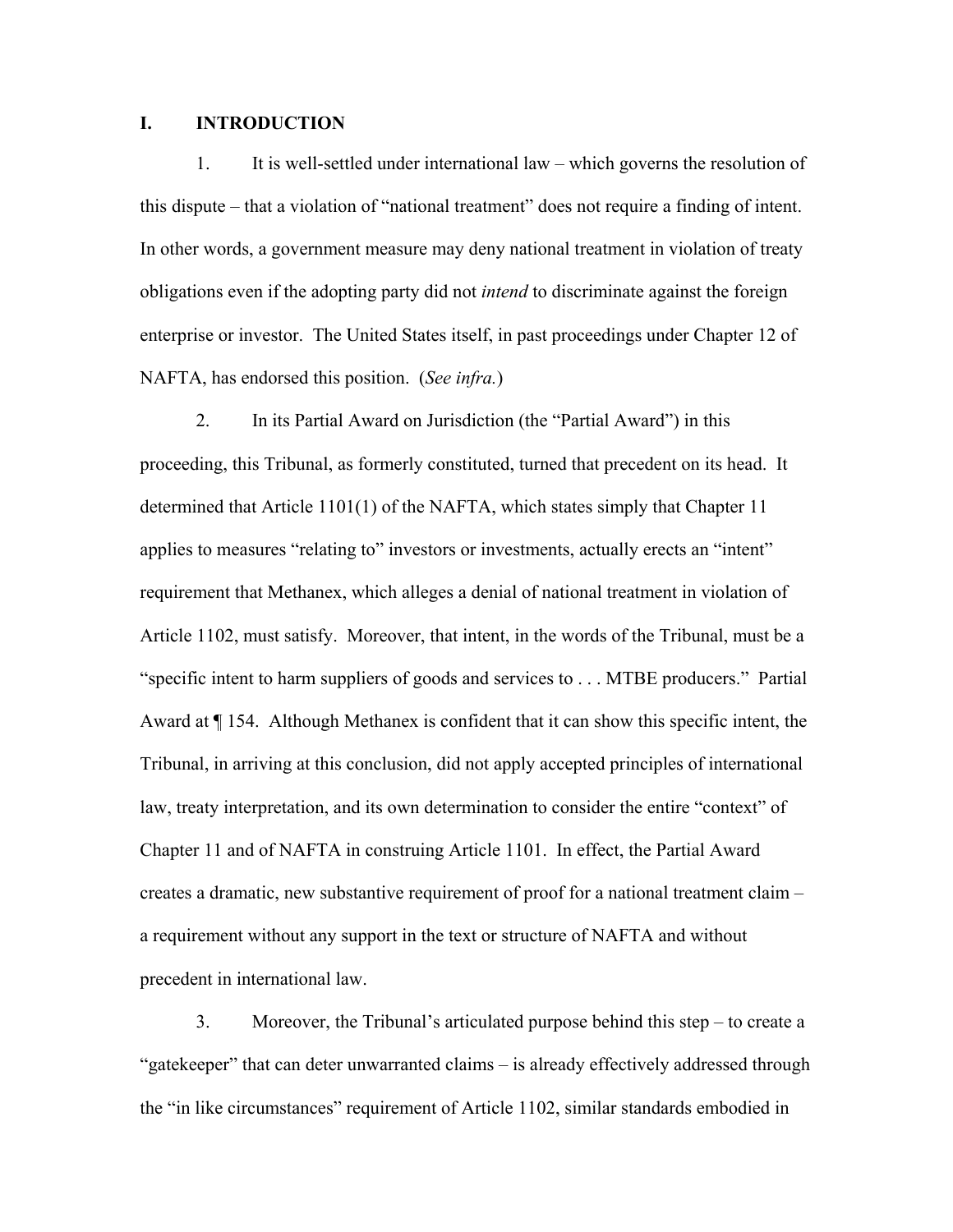the other substantive provisions of Chapter 11, and the causation requirement of Articles 1116 and 1117. The creation of an additional gatekeeper restriction in Article 1101 that is *narrower* than the express gatekeeper restrictions that already appear in the text of Article 1102 and the remainder of the Chapter is inconsistent with international law and undermines NAFTA's protective purpose.

4. Accordingly, Methanex respectfully requests that the Tribunal reconsider and amend Chapters J and K of its Partial Award to eliminate any "intent" requirement.

# **II. BASIS FOR RECONSIDERATION**

5. The Tribunal has the power to grant this Request. Nothing in the UNCITRAL Rules which govern this proceeding precludes reconsideration of a Partial Award, particularly where, as here, that award addressed only jurisdictional issues and the proceeding itself remains in progress. Article 15 of the Rules permits the Tribunal to conduct this proceeding, subject to the Rules, as it deems "appropriate." Article 22 expressly authorizes the Tribunal to permit additional written statements beyond the statement of claim and response as it sees fit. Because nothing in the Rules precludes this Request, the Tribunal is empowered to reconsider its prior decision. Methanex respectfully suggests that exercise of that power is appropriate here for two principal reasons.

#### **A. The Tribunal's Decision Sets It At Odds With Accepted Precedent**

6. *First,* as noted, the Tribunal's decision to require intent to harm in this case, a case where central feature alleges a violation of NAFTA Article 1102, represents a substantial departure from the accepted international understanding of national treatment obligations. The Tribunal's interpretation of Article 1101(1) was a matter of first impression under NAFTA and, as such, warrants careful review. Methanex raised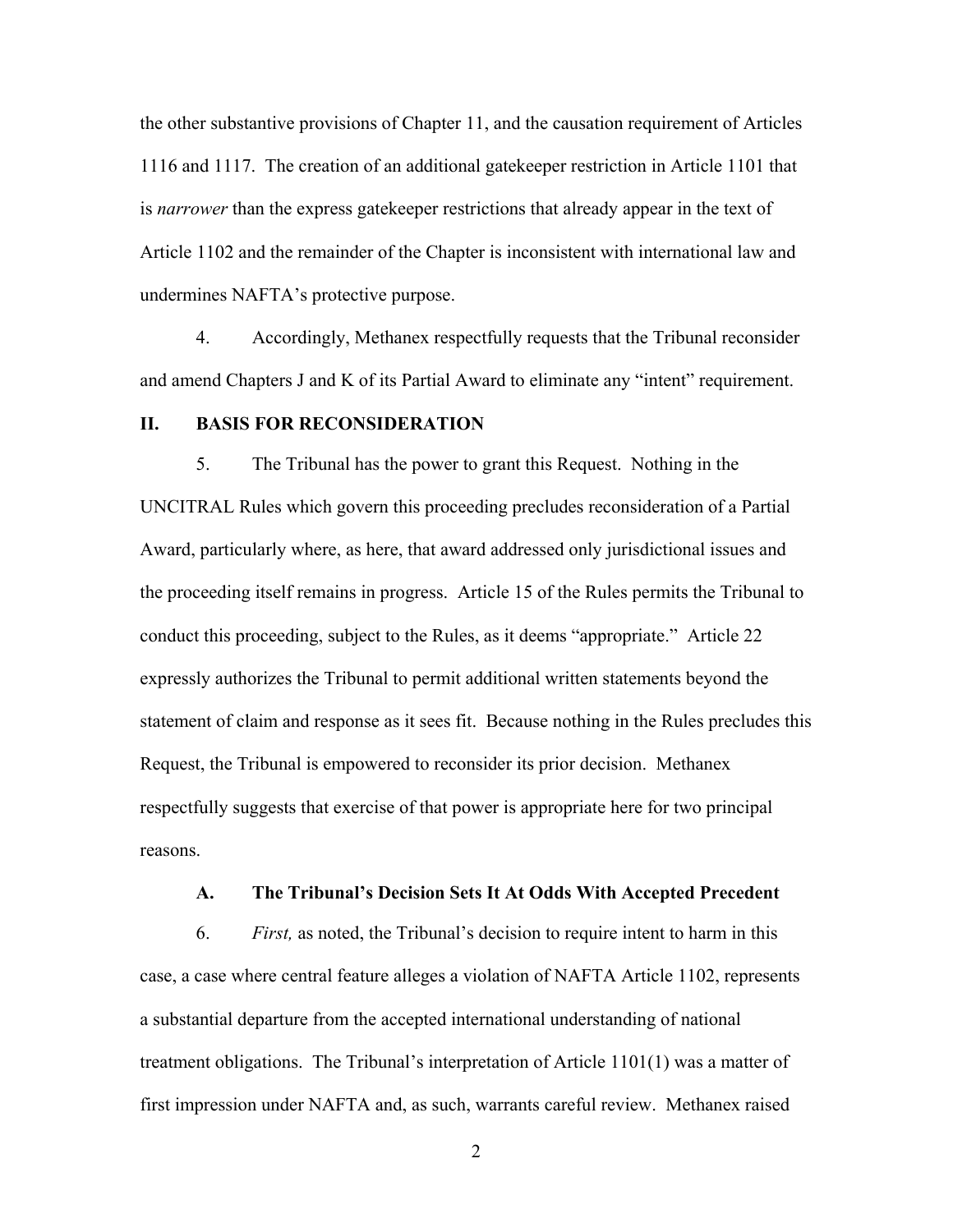this issue in its Second Amended Statement of Claim (*see* ¶ 293, contending that, at most, the only "intent" that may be probative under Article  $1101(1)$  is "intent to deny NAFTA's substantive protections"). The United States did not respond to that characterization in its subsequent submission, leading Methanex to submit this separate Request.

### **B. The Resignation Of One Member Of The Tribunal Due To An Appearance Of Partiality Warrants Reconsideration Of The Award**

7. *Second*, in this instance the composition of the Tribunal has changed since the Partial Award. One of its members resigned in response to objections by Methanex of partiality toward the United States due to his and his firm's longstanding and close relationship with former California governor Gray Davis, whose actions are central to this proceeding. Since the resignation, a new arbitrator has joined the Tribunal. Accordingly, a reexamination of the Partial Award is appropriate. *See, e.g., Schmitz v. Zilveti*, 20 F.3d 1043, 1046-47 (9th Cir. 1994) (vacating an arbitration award where one of the three arbitrators was accused of evident partiality for failing to disclose a prior relationship between the arbitrator's law firm and one of the parties, notwithstanding that the other two arbitrators had joined in the award).

#### **III. THE PARTIAL AWARD**

8. Article 1101 states that Chapter 11 "applies [*inter alia*] to measures adopted or maintained by a Party relating to . . . investors of another party [and] investments of investors of another Party in the territory of the Party . . ." The Tribunal, in its Partial Award, rejected Methanex' position that "relating to," as used in Article 1101, means "affecting." Instead, the Tribunal agreed with the United States that a "legally significant connection" between the measure and the investor or investment is required. Partial Award at ¶ 139.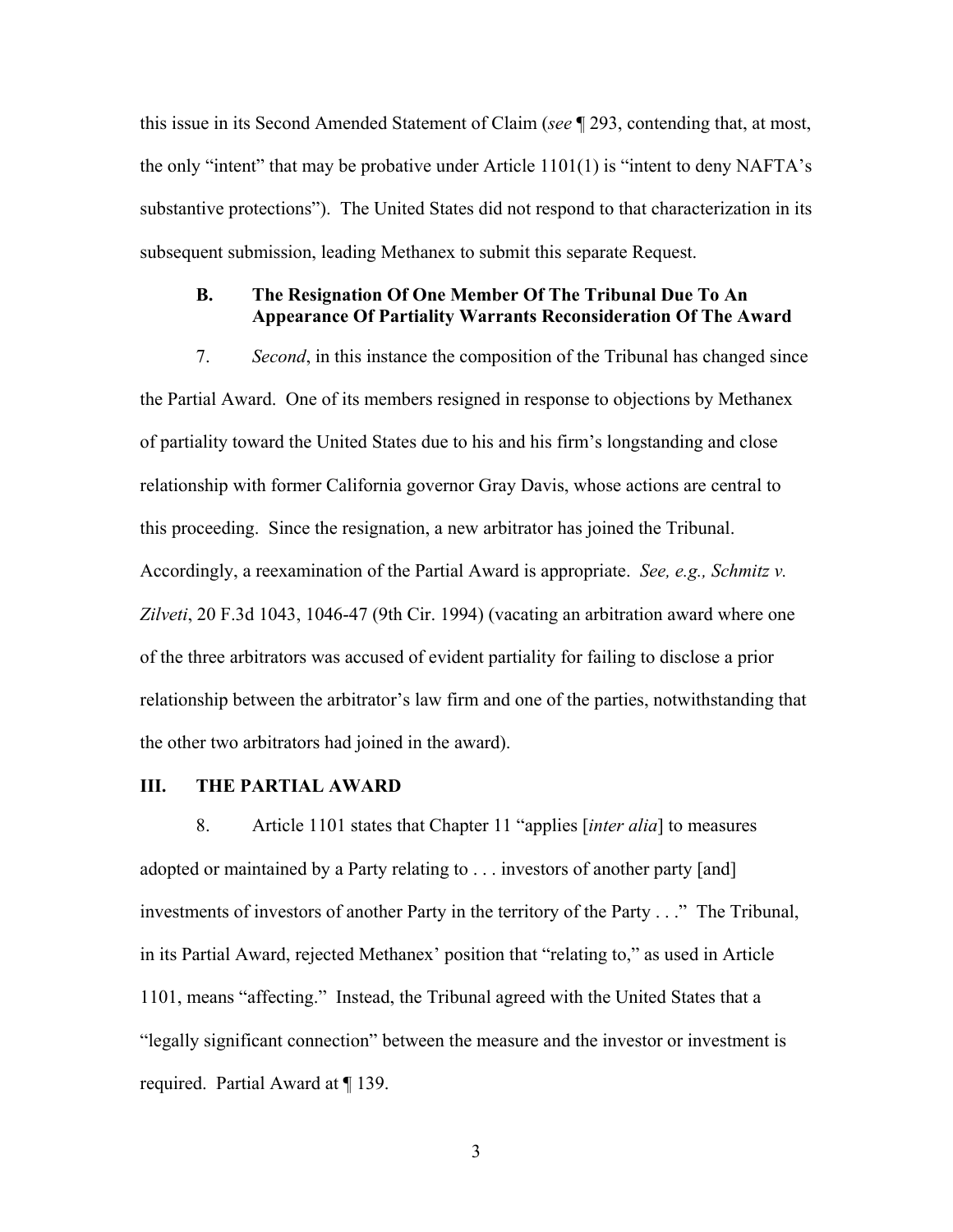9. The Tribunal did not clearly define what a "legally significant connection" entails, noting instead that "it is perhaps not easy to define the exact dividing line, just as it is not easy in twilight to see the divide between night and day. Nonetheless, whilst the exact line may remain undrawn, it should still be possible to determine on which side of the divide a particular claim must lie." *Id.*

10. The Tribunal discussed at some length its concern that Methanex' interpretation of the article would "impose[] no practical limitation" to Chapter 11 claims, resulting in "no significant threshold to a NAFTA arbitration." *Id.* at ¶¶ 137-139. Ultimately, the Tribunal reached its decision, "[p]ursuant to the rules of interpretation contained in Article 31(1) of the Vienna Convention," based on "the ordinary meaning of this phrase ["relating to"] within its particular context and in the light of the particular object and purpose in NAFTA's Chapter 11." *Id.* at ¶ 147. The Tribunal emphasized that it was not reaching the United States' arguments based on Article 31(3) of the Vienna Convention. *Id.* 

### **A. The Tribunal Interpreted "Legally Significant Connection" To Require Intent**

11. For purposes of this proceeding, however, the Tribunal did issue a clear and unequivocal decision – in order to establish a denial of national treatment, expropriation and Methanex' other claims, Methanex must establish that the measures were intended not simply to deny the protections of the treaty but specifically "to harm suppliers of goods and services to . . . MTBE producers." *Id.* at  $\P$  154.

12. In response to a request from Methanex for clarification of its decision, the Tribunal purported to disclaim any position that intent is always required under Article 1101, stating that intent is necessary here because, "in this case, Methanex' claim is not concerned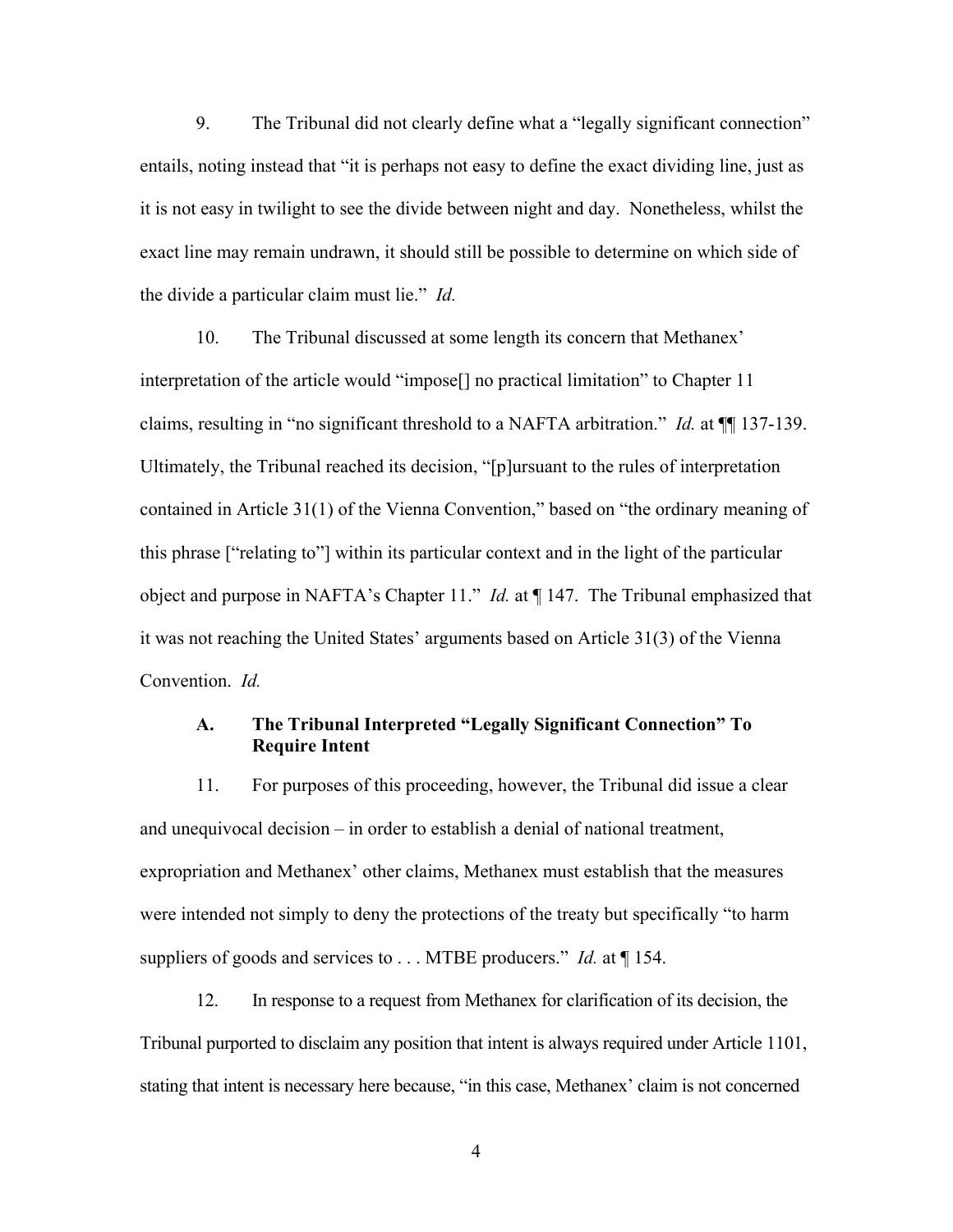with different factual circumstances (i.e., where that intent is absent)." September 24, 2002, Letter at  $\P$  7. The Tribunal did not explain precisely of what those hypothetical "different" factual circumstances" might consist.

13. Methanex has alleged, *inter alia*, denial of national treatment. Certainly, Methanex also has alleged, in support of that claim, that California Governor Davis and the California legislature intended to deny national treatment. However, as described below, the absence of illicit intent cannot excuse a measure that, in fact, does violate Article 1102's proscription. The Tribunal's September 24, 2002 explanation of its intent requirement confuses the distinction between a *helpful fact* and a *jurisdictional prerequisite*.

#### **B. Methanex Seeks Review Only Of The "Intent" Requirement**

14. Methanex does not seek modification of the bulk of the Partial Award, nor even of the entirety of Chapters J and K of that award. Indeed, Methanex accepts the Tribunal's conclusion that Article 1101(1) requires a "legally significant connection" between a challenged measure and an investor or investment. Instead, the difficulty with the Tribunal's decision is its assertion that, here, in the context of a claim alleging denial of national treatment, Methanex can only have its claim heard if it can show a specific intent *to harm Methanex* (or other foreign methanol producers). This creates a jurisdictional requirement not found in international law or in the text of NAFTA. Accordingly, Methanex submits that a "claimant-specific" intent standard requires reconsideration.

 $\overline{5}$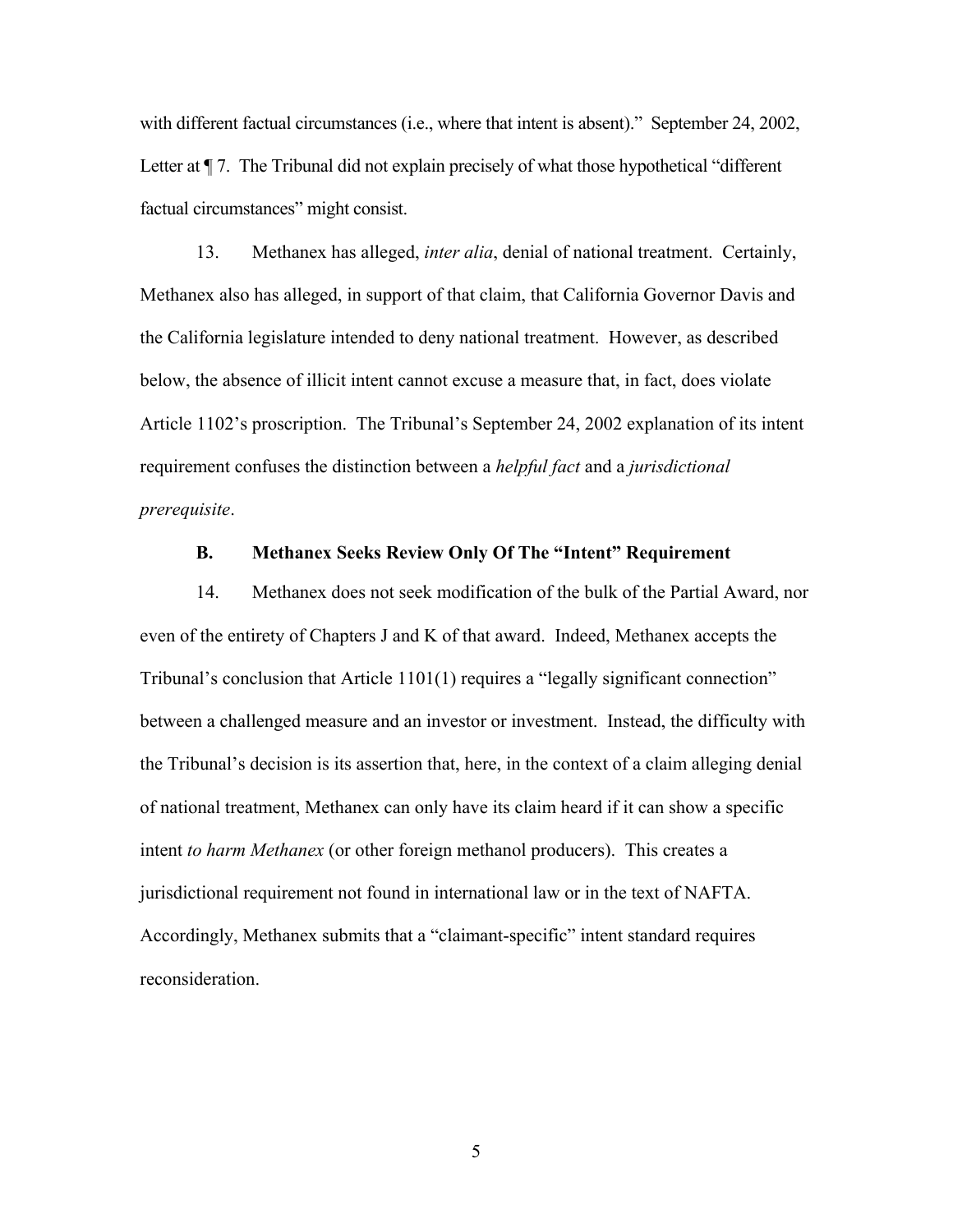### **IV. ARGUMENT**

 $\overline{a}$ 

# **A. Denial Of National Treatment Under NAFTA And International Law Does Not Require Intent**

15. A central component of Methanex' challenge to the measures at issue in this case rests on an alleged violation of Article 1102 of the NAFTA. That Article requires each Party, *inter alia*, to "accord to investors of another Party" treatment "no less favorable than the most favorable treatment accorded, in like circumstances," to its own investors and their investments "with respect to the establishment, acquisition, expansion, management, conduct, operation, and sale or other disposition of investments." This provision, known as the "national treatment" requirement, forms a key part of Methanex' claim in this proceeding. Nothing in the text of Article 1102 explicitly or implicitly requires a showing of specific intent to harm a foreign investor or its investments.  $\frac{1}{1}$ 

16. No NAFTA tribunal has squarely addressed the question of whether an investor claim under Article 1102 alleging denial of "national treatment" requires a showing of intent to discriminate on the part of the governmental party enacting the measure. However, the NAFTA precedent under the analogous provision in Chapter 12 demonstrates that intent is not necessary to claims of denial of national treatment under other chapters of the NAFTA.

<sup>1</sup> As noted, Methanex is confident it can meet the Tribunal's specific intent test. *See* Methanex' Second Amended Statement of Claim at ¶¶ 25-66. California's discriminatory intent can be inferred from: the foreseen disparate impact of the California measures on Methanex and its investments (¶¶ 166-173); the United States' protection of the ethanol industry (¶¶ 174-190); the fact that MTBE was banned while other dangerous chemicals were not (¶¶ 191-201); the role played by Archer Daniels Midland Company in securing the ban on its competitors ( $\P$ [202-238); analogous cases in which states have disguised economic protectionism as environmental regulation (¶¶ 239-259); and nationalistic bias in the United States against the "foreign" methanol/MTBE industry (¶¶ 260-280).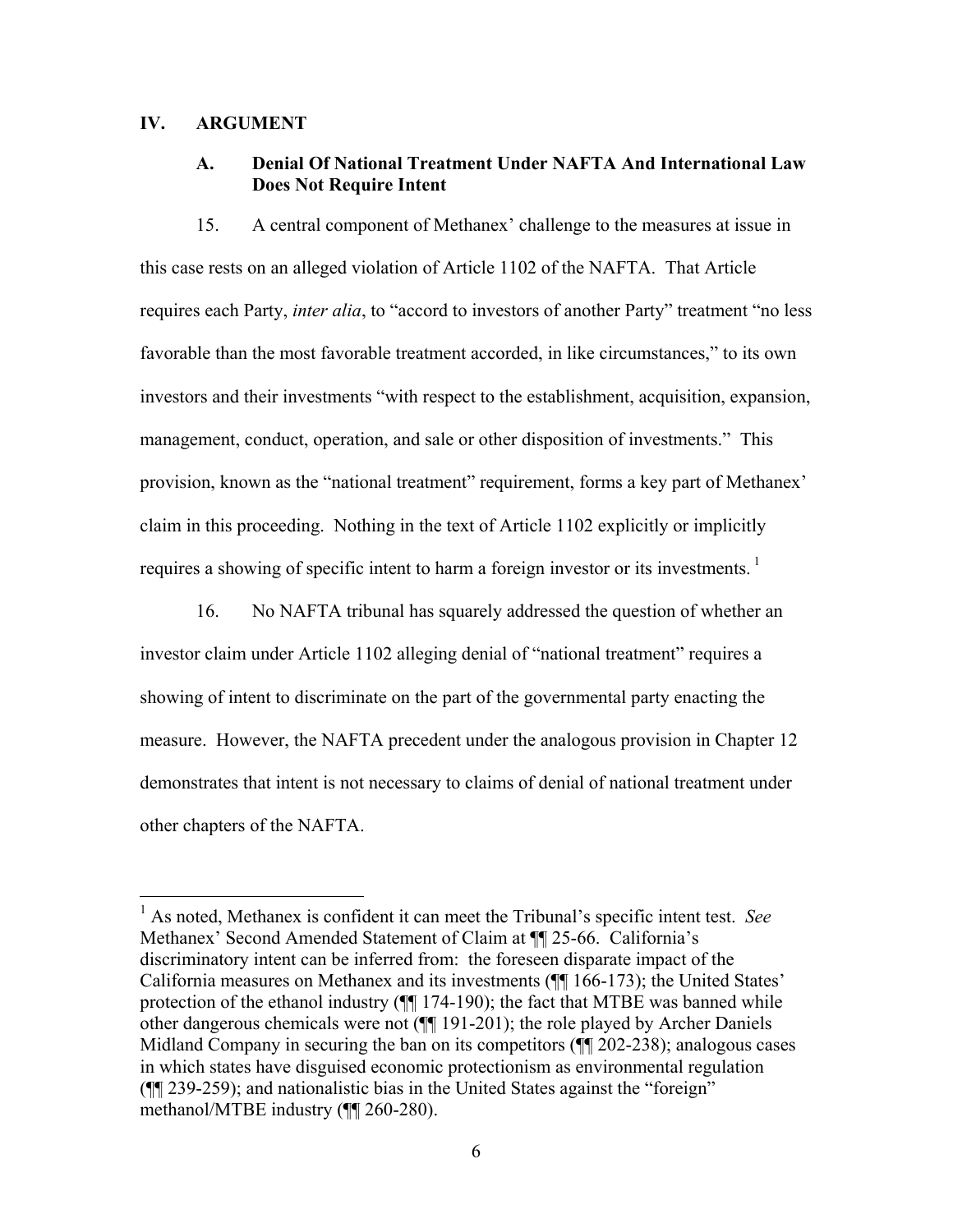17. In *Cross-Border Trucking Services* (USA-MEX-98-2008-01), Final Report of the Panel (Feb. 6, 2001), the United States itself argued that it was not necessary to prove intent to establish a national treatment violation. *Id.* at ¶ 191. The Tribunal accepted that argument and, in interpreting Article 1202, concluded that "the Panel declines to examine the motivation for the U.S. decision . . . it confines its analysis to the consistency or inconsistency of that action with NAFTA." *Id.* at ¶¶ 214. The operative language of both Article 1102 and Article 1202 – other than the fact that the former deals with investors and investments and the latter with service providers – is identical. There is no basis to infer an intent requirement as to one provision and not the other.

18. Moreover, other sources of international law addressing the scope and nature of obligations of national treatment are equally clear: a governmental measure can violate that government's national treatment obligation irrespective of whether the measure was intended to discriminate against foreign entities.<sup>2</sup> Two examples make this plain:

> The WTO Appellate Body has dismissed the relevance of legislative or regulatory intent in determining whether a measure violates the requirements of GATT's Article III national treatment obligation. As the Appellate Body has stated, "[t]his is not an issue of intent. It is not necessary for a panel to sort through the many reasons legislators and

<sup>&</sup>lt;sup>2</sup> Article 1131 requires that, in interpreting the provisions of Chapter 11, the Tribunal look to "applicable rules of international law." *See also* Opinion of Sir Robert Jennings, Exhibit C to Second Amended Statement of Claim ("Jennings Opinion") at 7-11 (noting the relevance of international law and particularly "[e]xisting WTO/GATT and competition law decisions" which "are too much directly on point to be ignored.").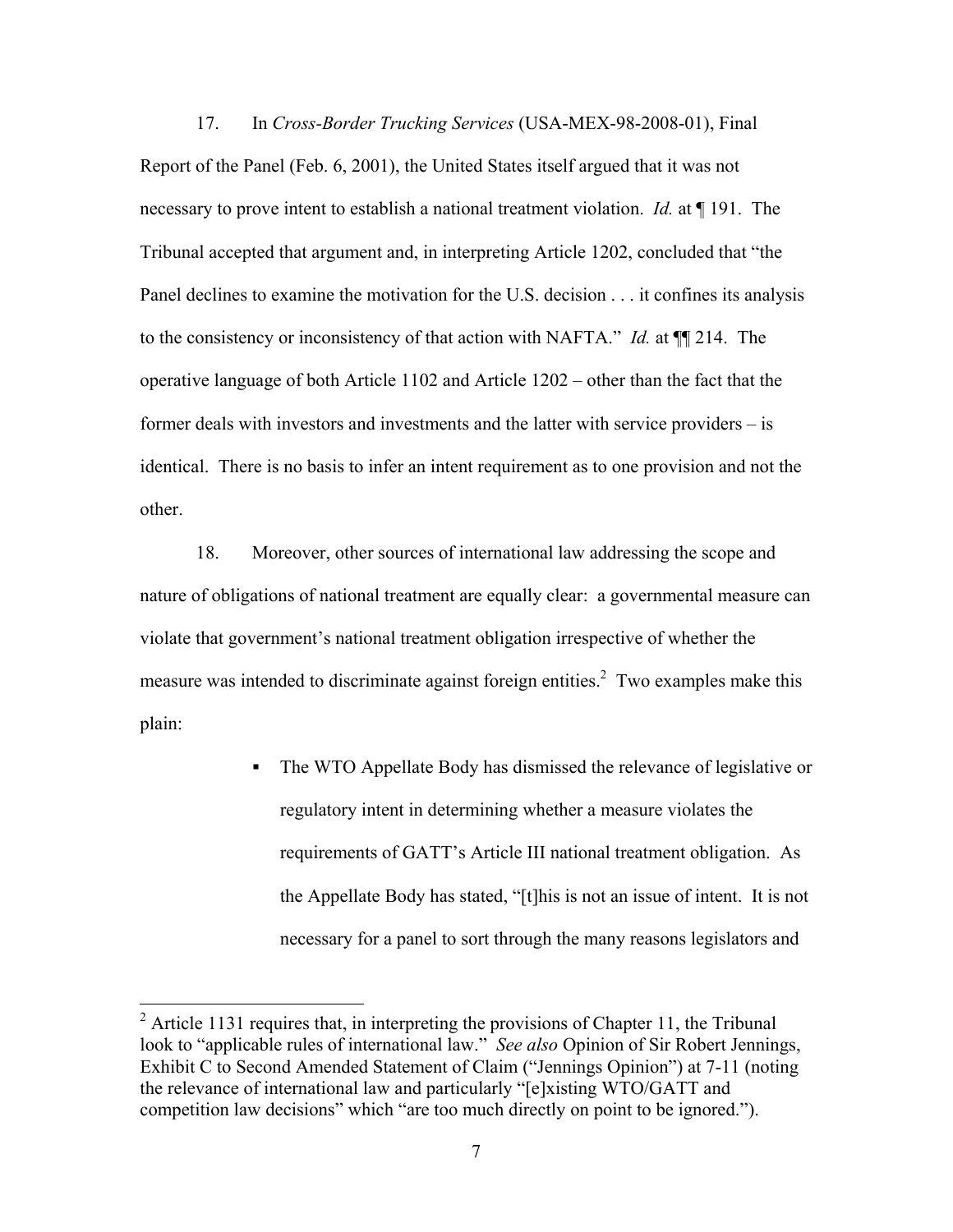regulators often have for what they do and weigh the relative significance of those reasons to establish legislative or regulatory intent." *Japan – Taxes on Alcoholic Beverages*, (WT/DS8, DS10, DS11/AB/R) (4 Oct. 1996) (Adopted 1 Nov. 1996), pp. 27-28; *see also, e.g., Chile – Taxes on Alcoholic Beverages,* (WT/DS87, DS110/AB/R) (13 Dec. 1999) (Adopted 12 Jan. 2000) at ¶ 62 ("The *subjective*  intentions inhabiting the minds of individual legislators or regulators do not bear upon the inquiry … [unless] they are given *objective*  expression in the statute itself[.]") (emphasis original).

 Arbitral tribunals convened under the predecessor to the NAFTA, the Canadian-United States Free Trade Agreement (CUSFTA), earlier reached the same conclusion. *See, e.g., In The Matter of Canada's Landing Requirement for Pacific Coast Salmon and Herring*, Panel Report (Oct. 16, 1989) at ¶ 7.08 (stating that "the Panel considered that it must examine the objective factors that go into a decision to adopt such a measure[.]").

#### **B. Nothing In The Text, Structure Or Purpose Of Chapter 11 Supports An "Intent" Requirement**

19. Of course, the fact that an intent requirement is without precedent in the context of a national treatment obligation would not have precluded the drafters of NAFTA from imposing one. But nothing in the text, structure, or purpose of Chapter 11 supports such a finding. Indeed, as explained below, the "gatekeeping" function the Tribunal sought to affix solely upon Article 1101 is found in other provisions of the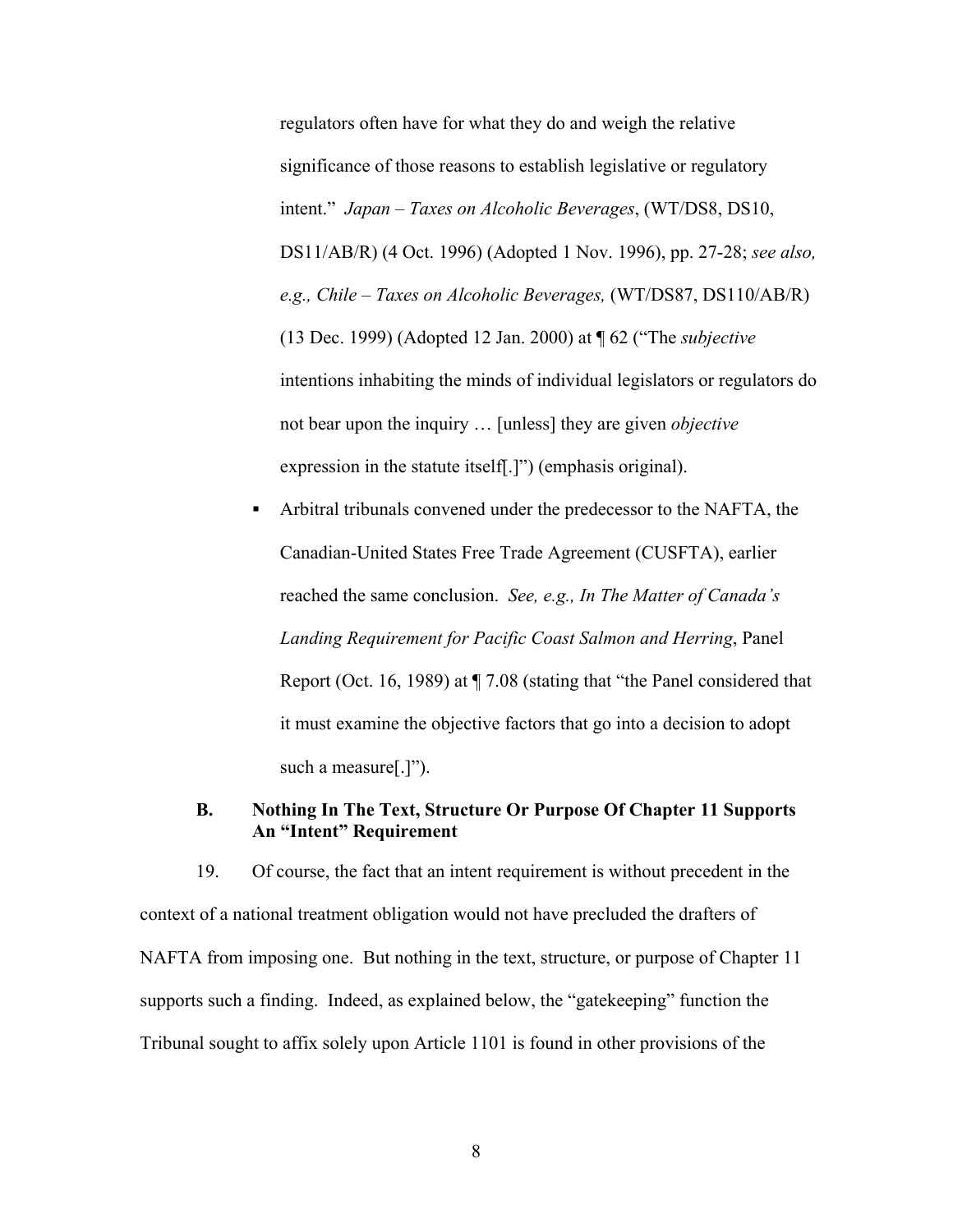Chapter, making implausible the yet-to-be-realized endless parade of potential Chapter 11 claims imagined by the Tribunal.

#### **1. The Text Of Article 1101 Is Simple And Straightforward**

20. Article 1101(1) itself – the provision on which the Tribunal based its determination – is silent as to the question of intent. As already noted, it requires only that a measure "relate to" an investor or investment. Moreover, other limitations contained elsewhere in Article 1101 are set out expressly and unequivocally.

- Article  $1101(2)$  reserves for Parties the right to "perform exclusively the economic activities set out in Annex III and to refuse to permit the establishment of investment in such activities."
- Article 1101(3) excludes from the scope of Chapter 11 measures that are covered by Chapter 14 (financial services).
- Article 1101(4) warns that nothing in Chapter 11 "shall be construed to prevent a Party from providing a service or performing a function . . . in a manner that is not inconsistent with this Chapter."

In each instance, where the drafters of Chapter 11 felt a limitation to the general statement of scope in Article 1101 to be important, they spelled it out explicitly. That the NAFTA drafters might have intended a further limitation of the magnitude of the specific "intent" adopted by the Tribunal, but somehow failed to mention it in the provision at issue, is dubious.

21. That is particularly so when Article 1101 is understood in light of Article 1102, the national treatment provision. The elements of national treatment under international law – particularly, the immateriality of the intent behind an allegedly discriminatory measure – are well-established. Importing an intent requirement into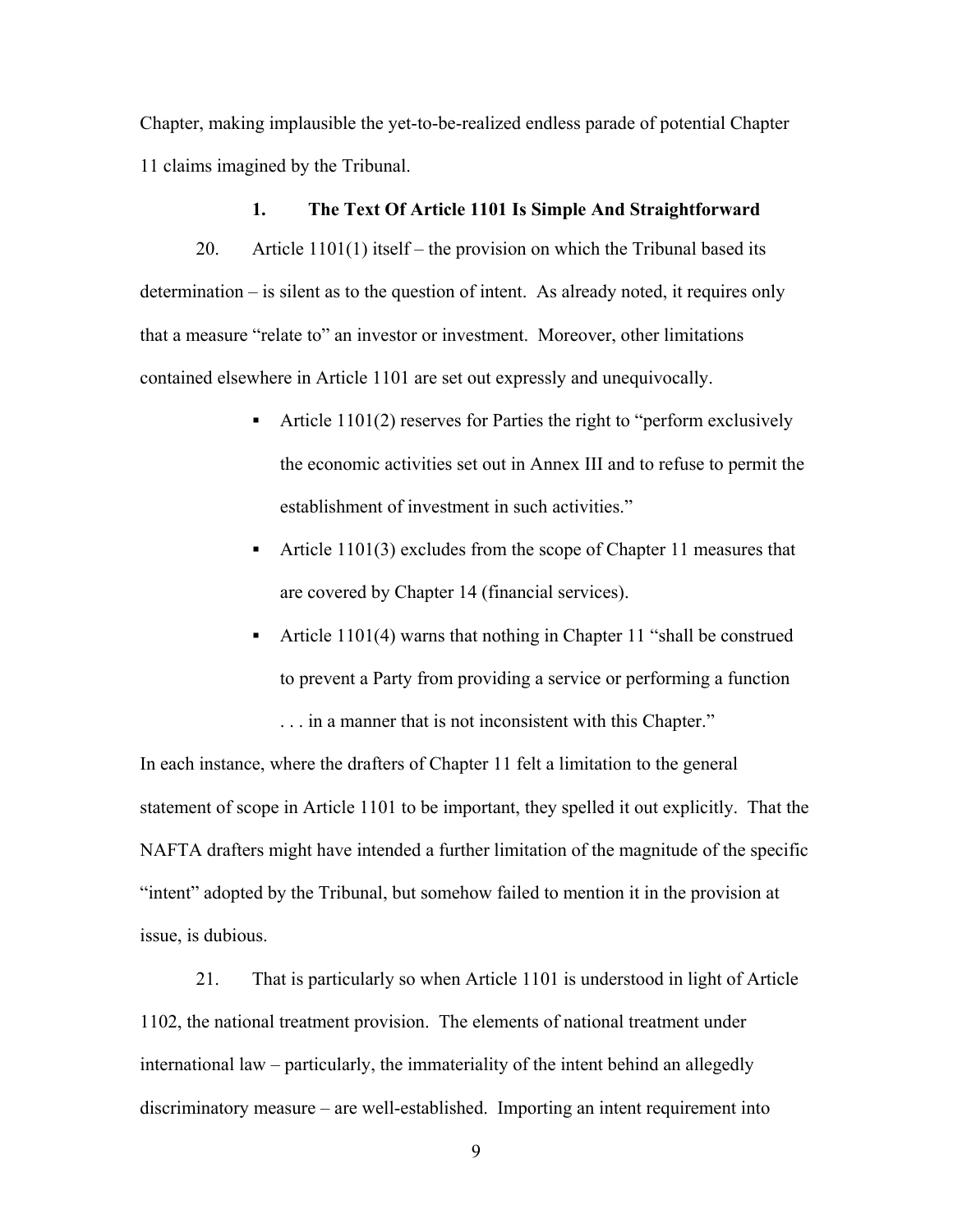Article 1101(1) would have the effect of requiring intent as a prerequisite for a national treatment claim. As the United States has pointed out (in another context), "if the governments intended to depart from the general principles of international law, then the 'agreement would naturally have found direct expression in the protocol itself and would not have been left to doubtful interpretation.'" United States April 14, 2001, Reply Memorial on Jurisdiction ("Reply") at 12 (quoting *Sambiaggo Case*, 10 R.I.A.A. 499, 521 (Italy-Venez. Mixed Cl. Comm'n of 1903)). Surely, in the face of the CUSFTA and other precedent, again in the words of the United States, "[m]ore than silence . . . is required to derogate from an established principle of international law such as this." Reply at 51.

# **2. The Tribunal Ignored The Role Of Other Provisions In Chapter 11 In Articulating Article 1101(1)'s "Gatekeeper" Function**

22. The bulk of the Tribunal's criticism of Methanex' interpretation of Article 1101 and the basis upon which it created the intent requirement was a belief that the article should serve as a "gatekeeper" for Chapter 11 claims and that, in the absence of a "significant threshold" for applicability of the chapter, a veritable "infinity" of claims might result. Partial Award at ¶ 137. In warning of this potential deluge of actions, the Tribunal ignored the fact that in over a decade of practice under NAFTA, the frequency of Chapter 11 claims more accurately is characterized as a trickle.

23. More fundamentally, the Tribunal ignored the question of how the other provisions of Chapter 11 themselves limit prospective claims. As Sir Robert Jennings aptly explains, "[t]hose who control passage through a gateway normally need to know where one is intending to go or to do when through the gate." Jennings Opinion at 3.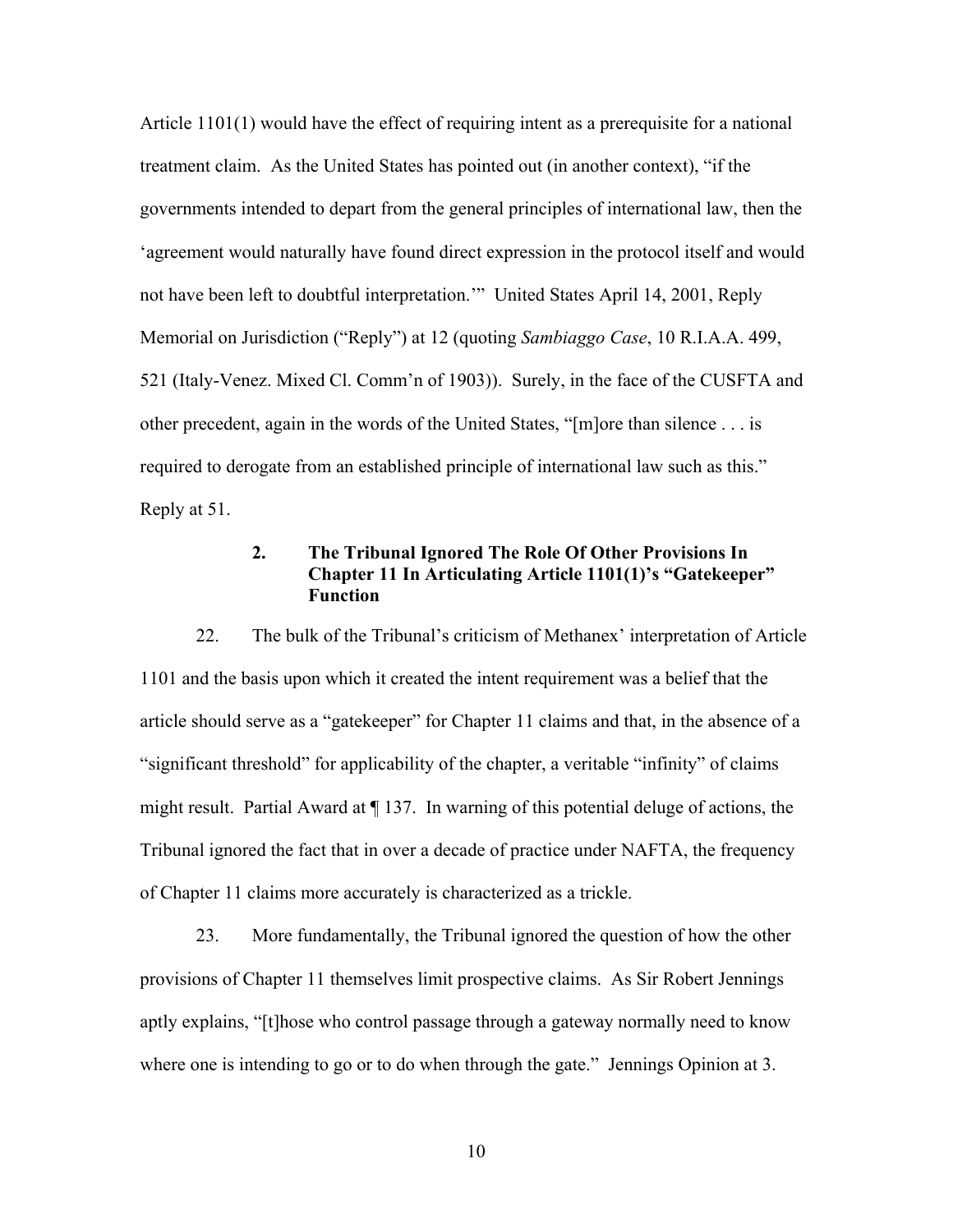Without considering what lies "inside the gates," an assessment of the adequacy of the gateway is impossible.

24. Article 31(1) of the Vienna Convention requires no less, mandating evaluation of the language's "context" and the purpose of the Chapter in construing the article's meaning. *See also S.D. Myers v. Canada* (NAFTA Chapter 11 award, concurring opinion of Arbitrator Bryan Schwartz dated Nov. 12, 2000) at ¶ 55 (commenting that "'relating to' in Article 1101" should not be read "in isolation," but instead should be understood "in conjunction with the specific provisions of NAFTA that protect investors. It would be rare that the clear purpose and scope of such provisions will be frustrated by reference to Article 1101.").

25. A review of the substantive provisions of Chapter 11 makes plain that, even without the type of intent requirement the Tribunal has ordered, claims under Chapter 11 will remain quite narrowly conscribed. In the case of claims of denial of national treatment under Article 1102, for example, claimants will still need to establish "like circumstances" in order to substantiate their assertions. This is *not* a limitless standard, notwithstanding what the Partial Award may suggest. *See* Methanex' Second Amended Statement of Claim at  $\P$  304-307 and Exhibit D thereto (expert opinion of Dr. Claus Dieter-Ehlermann) (providing discussion of the methodology and criteria for determining "likeness" under WTO law and NAFTA). The "in like circumstances" test requires a claimant to establish a likeness between the investor or investment at issue and the U.S. counterpart. As Methanex has argued in its briefing to the Tribunal, the "in like circumstances" standard looks principally to the competitive relationship among the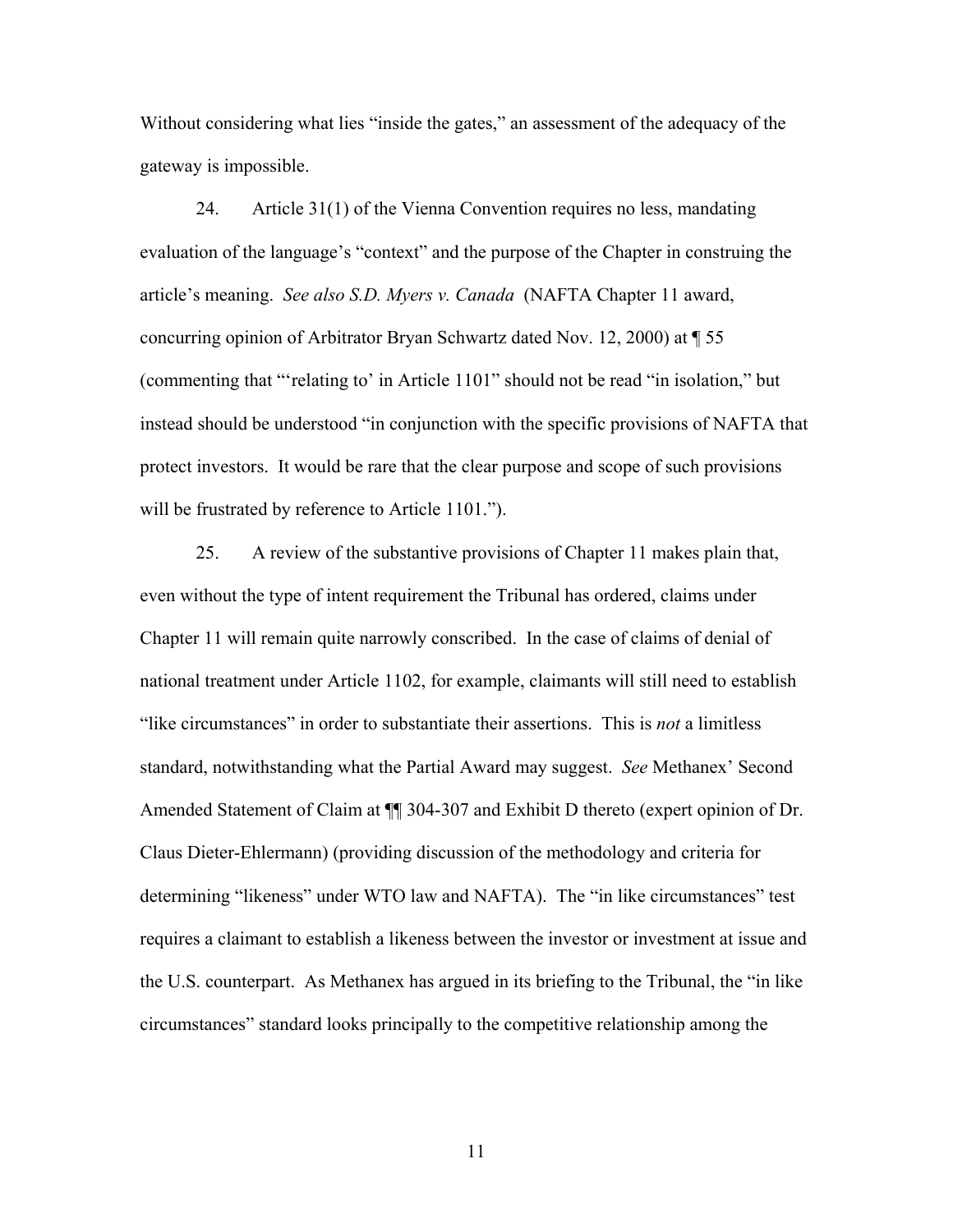investments, the investors, and the products. "Cleopatra's nose," in the words of the Tribunal (Partial Award at ¶ 137), this is not.

26. Moreover, Articles 1116 and 1117 expressly require claimants to establish a connection between the acts of which they complain and the injuries they allegedly have suffered – those injuries must be "by reason of, or aris[e] out of" the claimed breach. Parties with only attenuated or remote involvement will not be able to sustain that burden. $3$  These provisions must be considered in evaluating any interpretation of Article 1101. A construction that requires that a measure affect an investor and that the claimant demonstrate that its injuries "arise out of" that measure is far from the "chaos" scenario that the Tribunal feared. Partial Award at  $\P$  137.

# **3. The Tribunal's Ruling Impermissibly Superimposes An Additional Requirement On The Substantive Provisions Of Chapter 11**

27. The Tribunal not only discounted the express textual limitations on the ability of investors to bring claims found in the substantive provisions of Chapter 11, it also failed to consider the impact of its construction of Article 1101(1) on those other provisions. The Tribunal has required that Methanex, in order to assert denial of national treatment under Article 1102, show that California *specifically intended* to harm it or other foreign methanol producers. What the NAFTA drafters failed to require in the text of Article 1102 itself, the Tribunal now has imposed through the two simple words "relating to" in Article 1101(1).

 $\overline{a}$ 

<sup>&</sup>lt;sup>3</sup> To take just one example hypothesized by the Tribunal (in  $\P$  137): the Tribunal's imagined supplier to a supplier "towards infinity" would have no ability to establish causation between injury and breach under any reasonable legal formulation. The parties may dispute the precise application of the causation requirement in Articles 1116 and 1117; that the two articles require some form of legally cognizable causation is not in question.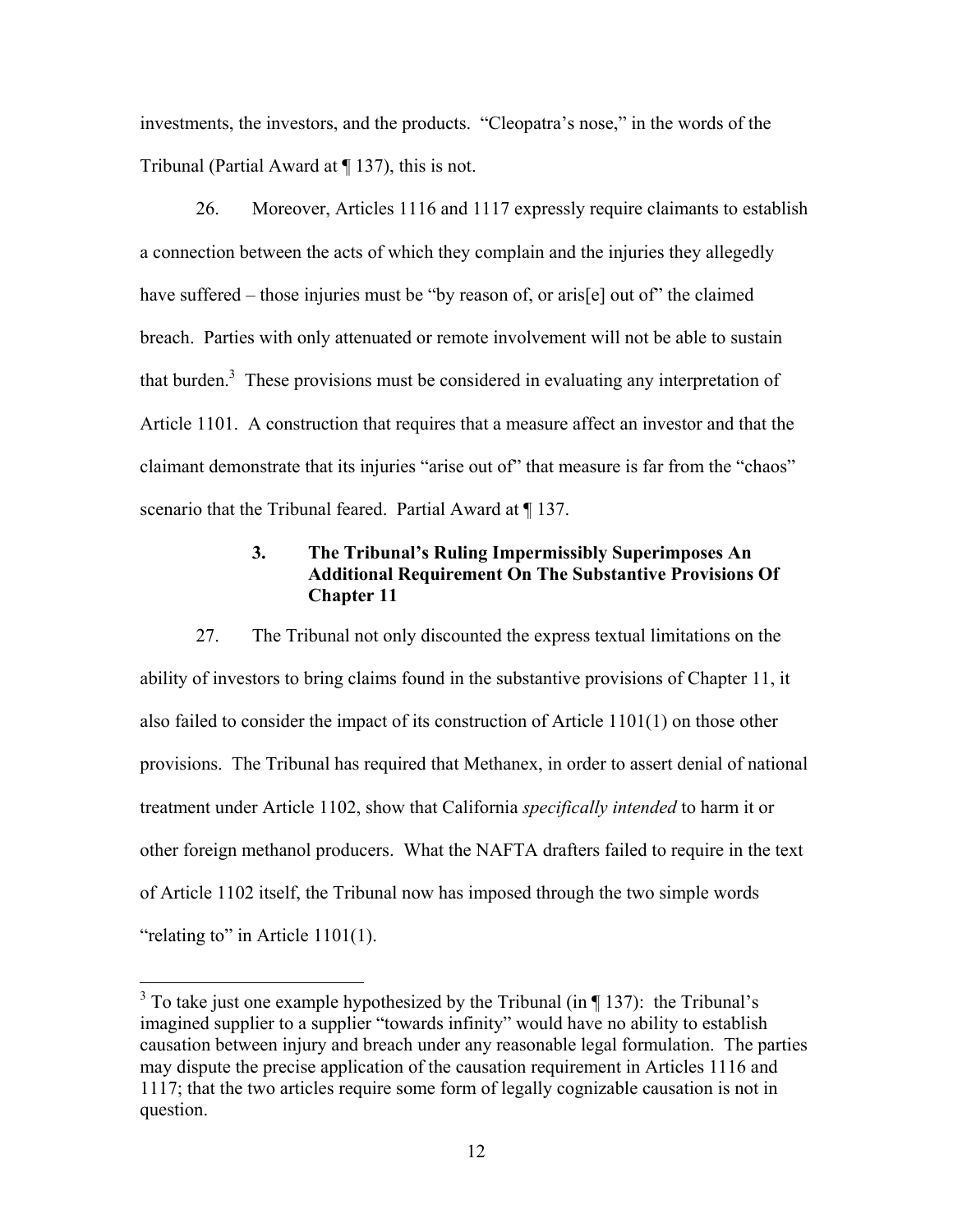28. This approach violates the settled maxim of treaty interpretation that a specific provision controls a more general one as to the same subject matter. The United States itself has trumpeted this "well-established principle of *generalia specialbus non derogant*" in this proceeding. United States Amended Statement of Defense at ¶ 364.

> The "generalia" principle can have a number of applications. It does not merely involve that general principles do not *derogate* from specific ones, but also, or perhaps as an alternative method of statement, that a matter governed by a specific provision, dealing with it as such, is thereby taken out of the scope of a general provision dealing with the *category* of subject to which that matter belongs, and which therefore might otherwise govern it as part of that category.

Fitzmaurice, Sir Gerald, *The Law and Procedure of the International Court of Justice 1951-4: Treaty Interpretation and Other Treaty Points*, 33 Brit. Y.B. Int. 203, 236 (1957).

29. The International Court of Justice ("ICJ") invoked this principle of treaty interpretation as far back as 1948, in rejecting an approach quite similar to that adopted by the Tribunal in the Partial Award. In *Conditions of Admission of a State to Membership in the United Nations*, 1948 I.C.J. 57 (May 28), the ICJ considered whether a U.N. member nation could base a decision on a state application for U.N. membership on factors other than those set forth in Article 4 of the United Nations Charter. As understood by the ICJ, Article 4 delineates four substantive requirements for membership and empowers the General Assembly to admit members meeting those requirements upon "recommendation by the Security Council." *Id.* at 64*.* Those arguing in favor of the ability to reject prospective members for reasons other than as stated in Article 4 pointed to the "recommending" (in effect, the gatekeeper) role of the Security Council and to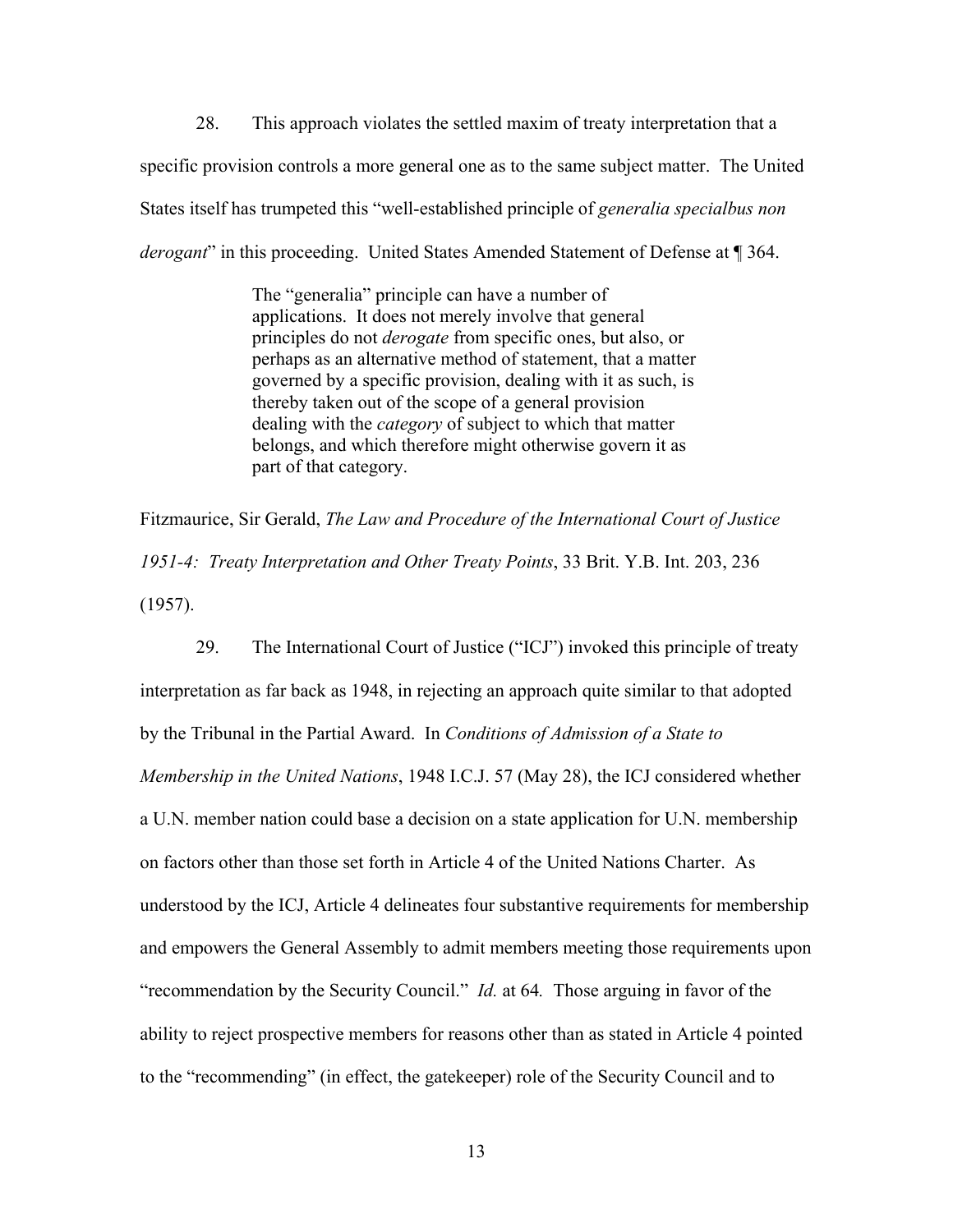Article 24 of the Charter, which grants the Security Council additional powers to maintain "international peace and security."

30. The ICJ found no basis in either source to add to or amend the requirements for membership explicitly set forth in Article 4. *Id.* Having addressed the specific subject matter of membership eligibility in Article 4, no other article of the Charter could add to or derogate from those requirements.

31. In this case, only Article 1102 directly addresses the requirement of national treatment for investors and their investments. That article expressly sets forth the parameters of the national treatment obligation, limiting the requirement of not-lessfavorable treatment to foreign investors or investments that are "in like circumstances" to their domestic counterparts. Article 1102's specific focus removes the "matter" of national treatment and what it requires from the purview of Article 1101. Put another way, any further limitation on the national treatment obligation owed to investors that is not specified in Article 1102 represents an impermissible additional condition on the scope of that obligation and is "equivalent, not to interpreting the [chapter], but to reconstructing it." *Maritime Delimitation in the Area between Greenland and Jan Mayen*, 1993 I.C.J. 38 (June 14) (internal citation omitted).

32. The wisdom of this well-established principle is readily apparent in this case. The Tribunal's approach, if not reconsidered, employs an unjustified inference from the more general Article 1101 to undermine the protections specifically created for investors and investments and expressly delineated in Article 1101 – protections that embody a core purpose of Chapter 11 of NAFTA.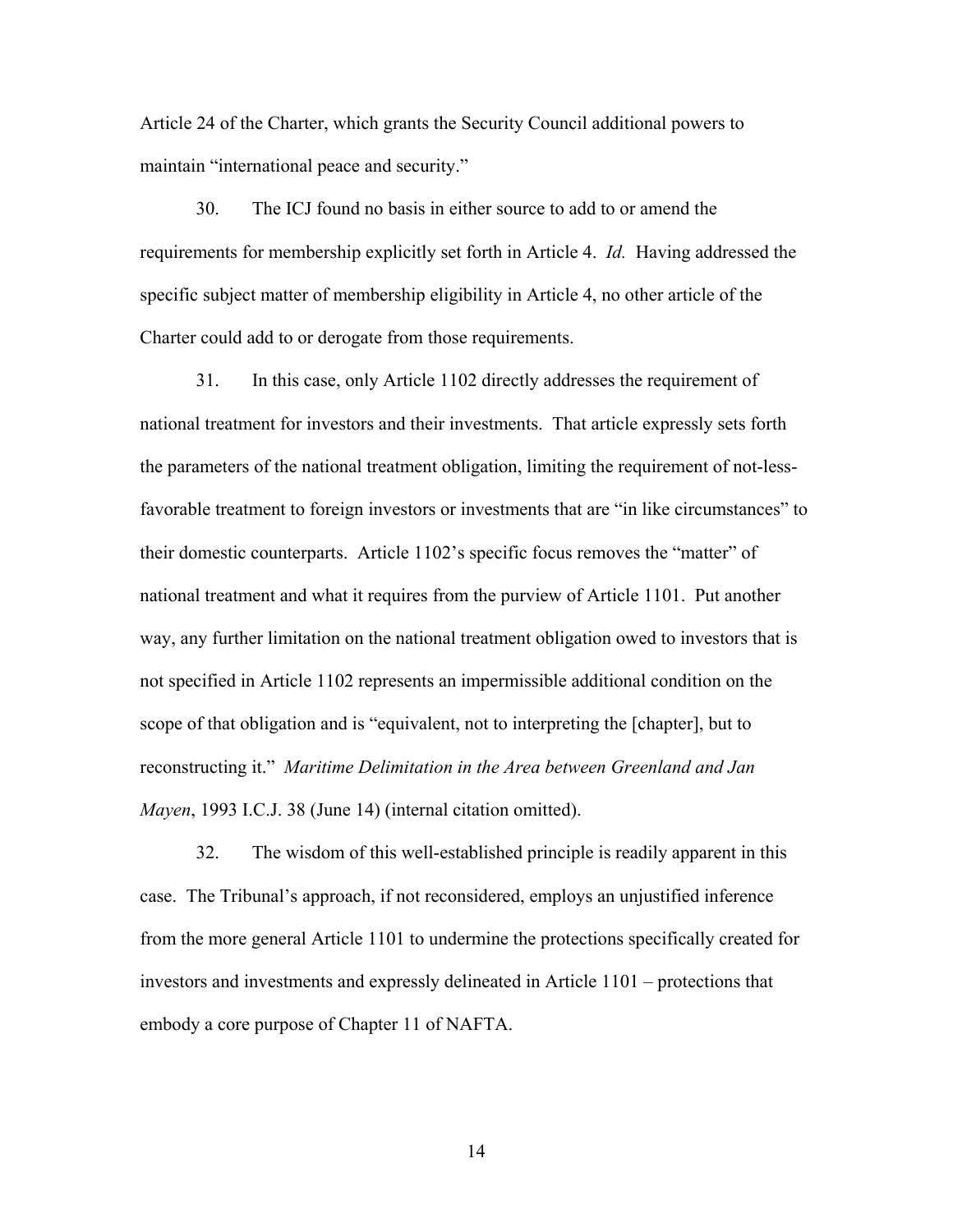# **V. CONCLUSION**

33. Article 1101 serves several important purposes. It explains that the rights established under Chapter 11 apply to investors, sets out several express and clearly delineated limitations to the scope of the Chapter, and notes which provisions confer rights on investors from countries not party to the NAFTA and which confer rights only on investors from one NAFTA Party in the territory of another. What it does not and cannot do, however, is create additional elements to the substantive protections enumerated in the chapter, most notably, Article 1102 and the requirement of national treatment. Chapters J and K of the Tribunal's Partial Award do just that. By reading Article 1101 in isolation from the remainder of the Chapter and without regard for the nature of Methanex' claims, the Tribunal has created a new requirement for proof of a national treatment violation that heretofore was unknown under NAFTA and other international legal jurisprudence. Methanex respectfully requests that this reconstituted Tribunal reconsider and correct that precipitous step.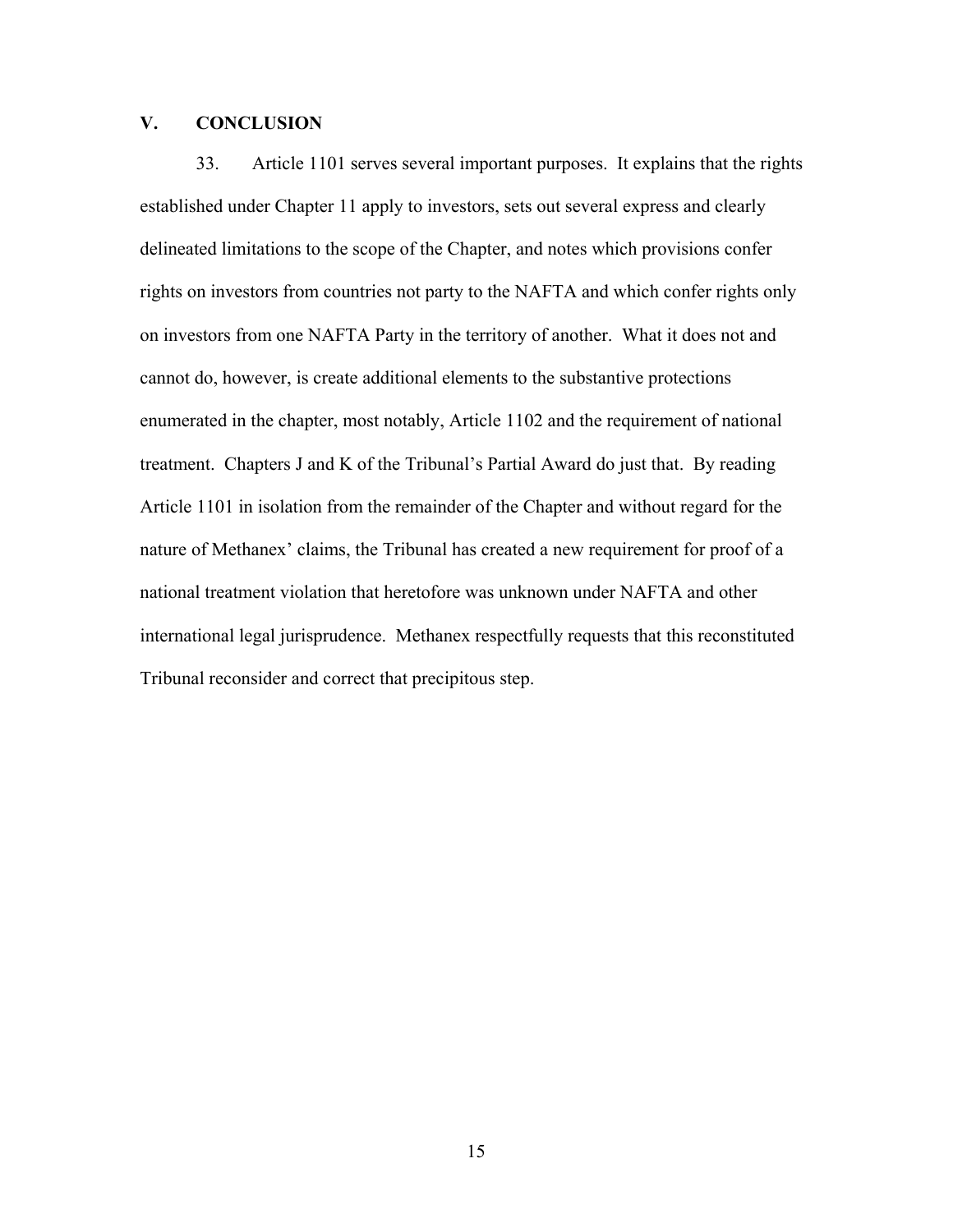Dated: January 28, 2004 Respectfully submitted,

**PAUL, HASTINGS, JANOFSKY & WALKER LLP**

By:  $\Box$ 

 Christopher F. Dugan Claudia T. Callaway Alexander W. Koff Quisaira A. Whitney Sabrina M. Rose-Smith Matthew S. Dunne Tenth Floor 1299 Pennsylvania Avenue, N.W. Washington, DC 20004-2400<br>Telephone: (202) 508-950 Telephone: (202) 508-9500<br>Facsimile: (202) 508-9700  $(202)$  508-9700

 *Counsel to Methanex Corporation* 

WDC/262227.6